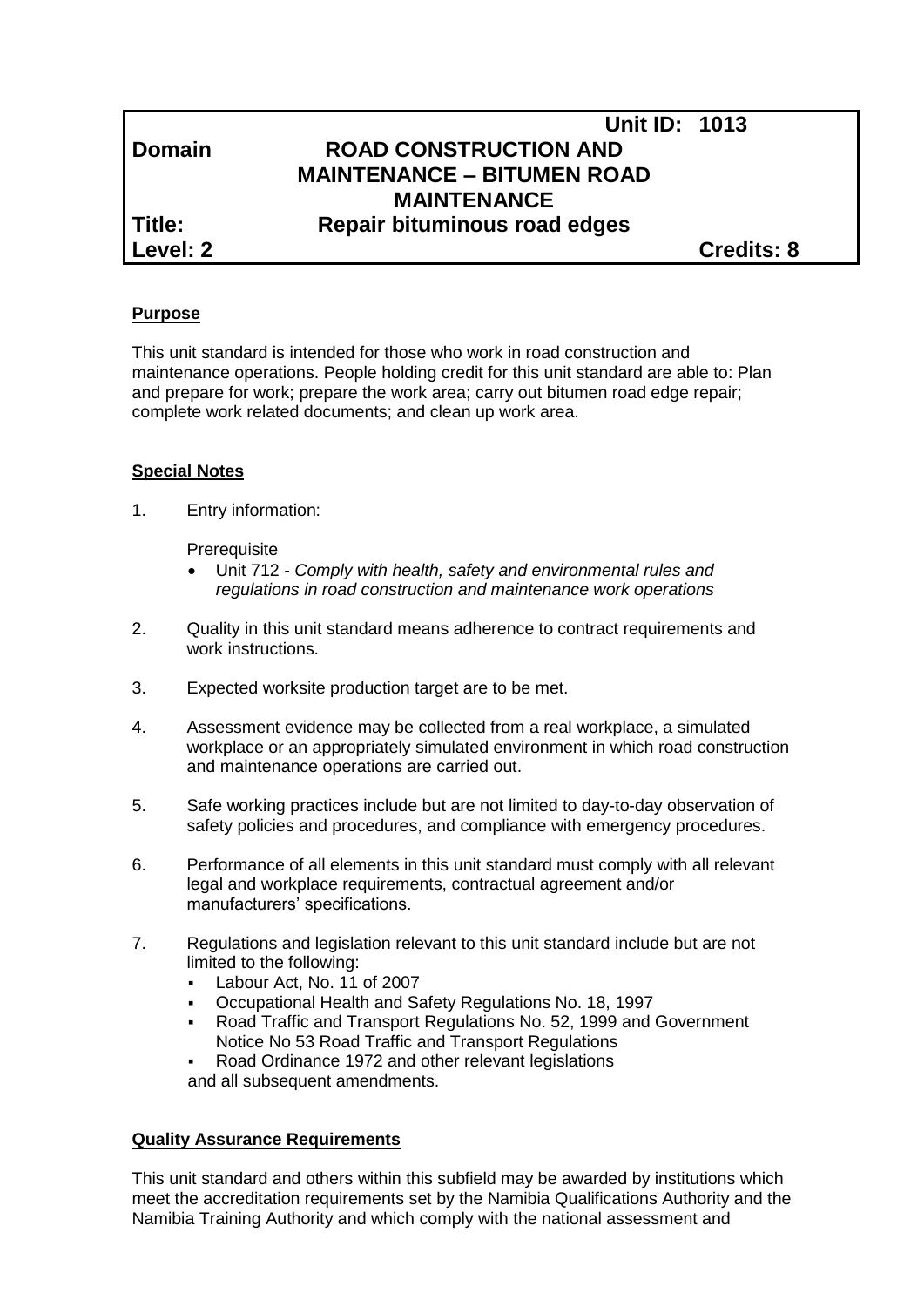moderation requirements. Details of specific accreditation requirements and the national assessment arrangements are available from the Namibia Qualifications Authority and the Namibia Training Authority. All approved unit standards, qualifications and national assessment arrangements are available on the Namibia Training Authority website [www.nta.com.na.](http://www.nta.com.na/)

# **Elements and Performance Criteria**

## **Element 1: Plan and prepare for work**

## **Performance Criteria**

- 1.1 Work instructions, including plans, specifications, quality requirements and operational details are obtained, explained, clarified and applied to the allocated task.
- 1.2 Safety requirements, including personal protective clothing and equipment are obtained from the site safety plan, workplace policies and procedures, and applied to the allocated task.
- 1.3 Traffic control requirements are obtained and implemented according to workplace requirements.
- 1.4 Tools and equipment selected to carry out tasks are checked for consistency with the requirements of the job, their usability and any faults rectified or reported prior to commencement of work.
- 1.5 Environmental protection requirements are identified from the project environmental management plan and applied to the allocated task.

### **Element 2: Prepare the work area**

### **Performance Criteria**

- 2.1 Potential hazards are correctly identified.
- 2.2 Safety measures with regard to identified hazards are implemented.
- 2.3 Traffic controls and signage are put in place.
- 1.4 Resources are applied to the allocated task.

### **Element 3: Carry out bitumen road edge repair**

### **Performance Criteria**

- 3.1 The affected area is demarcated and edge support prepared as required, according to workplace requirements.
- 3.2 The pavement layers are prepared, shaped and, if required, compacted according to workplace specifications.
- 3.3 Joints between existing surface and repair are cut, lean and bonded according to workplace specifications.